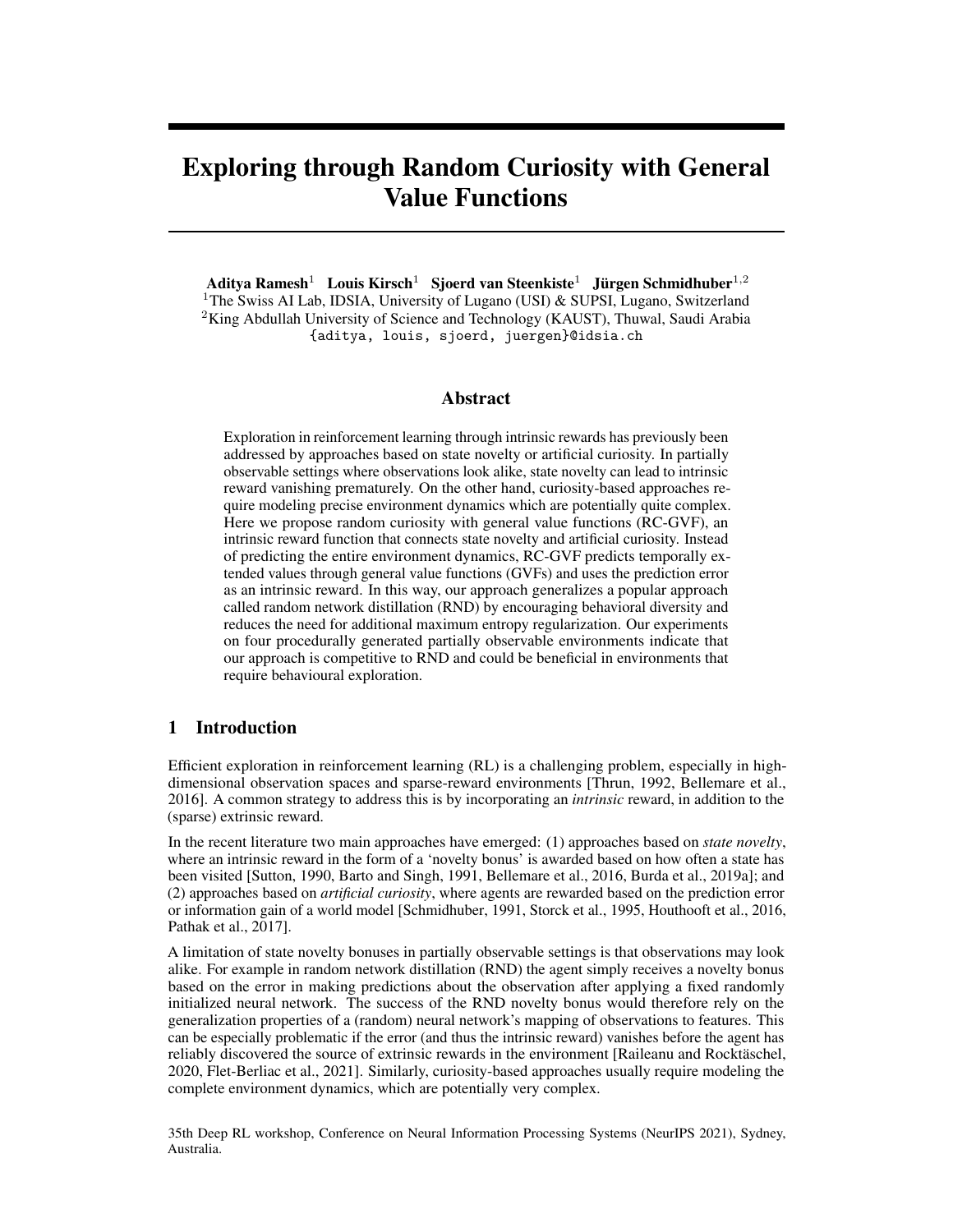In this paper we explore a connection between state novelty and artificial curiosity that may address both limitations. To that extent we propose *random curiosity with general value functions* (RC-GVF), a novel approach to generating intrinsic rewards based on general value functions (GVFs) [\[Sutton et al.,](#page-6-11) [2011\]](#page-6-11) and the prediction of abstract quantities about the environment [\[Schmidhuber, 1997\]](#page-6-12). We view GVFs as partially modeling the environment dynamics through predicting the temporally extended value of a quantity of interest (i.e. 'answering' a question) in the environment when following a given policy [\[Sutton, 1995\]](#page-6-13). This quantity of interest corresponds to a random observation-dependent function of pseudo-rewards, akin to the random target features of RND. We then minimize the TD-error of these GVFs while using the error as an intrinsic reward. We argue that this is similar to the intrinsic reward derived from curiosity-based approaches, but now only modeling a random subset of the environment dynamics.

RC-GVF includes RND as a special case where the discount factor of the GVF is set to zero. Unlike in RND, where predictions about random target features may be viewed as predicting pseudo-rewards, RC-GVF takes longer horizon prediction errors into account that might be better suited for exploration. In particular, by integrating the policy as part of the prediction problem, we reward the agent for altering its behavior, reducing the need for additional exploration mechanisms such as maximum entropy regularization that is typically used in the case of RND.

We evaluate RC-GVF on a benchmark of sparse reward partially observable environments. Compared to RND we observe improvements in mean return in the absence of entropy regularization. Introspection reveals that our approach reaches states that provide external reward more frequently when learning only from intrinsic rewards in environments that benefit from behavioral diversity. In environments that require visiting most states, performance is similar to RND.

## 2 Preliminaries

**Reinforcement Learning** We follow the standard POMDP formulation with time steps  $t \in \mathbb{N}$ , observations  $o_t \in \mathcal{O}$ , environment states  $s_t \in \mathcal{S}$ , actions  $a_t \in \mathcal{A}$ , extrinsic rewards  $R_e(s_t)$ , and policies  $\pi(a_t|h_t)$  where  $h_t = o_{1:t}$ . The objective is to find the optimal policy  $\pi^*$  that maximizes the expected discounted return

<span id="page-1-0"></span>
$$
J(\pi) = \mathbb{E}_{\pi} \left[ \sum_{k=0}^{\infty} \gamma^k R_e(S_k) \right],\tag{1}
$$

where  $0 < \gamma < 1$  is the discount factor and upper case variables denote random variables.

<span id="page-1-1"></span>**Random Network Distillation** In random network distillation (RND) the agent receives a state novelty reward proportional to the error of predicting features  $\hat{z}(o_t)$  generated by a randomly initialized neural network  $Z_{\phi}: \mathcal{O} \to \mathbb{R}^d$ . The RND intrinsic reward for an observation is given by

$$
R_i(o_t) = \|Z_{\phi}(o_t) - \hat{z}(o_t)\|_2.
$$
 (2)

**Entropy Regularization** To encourage additional exploration, many RL algorithms employ entropy regularization. The maximum entropy objective [\[Haarnoja et al., 2017\]](#page-6-14) adjusts the RL objective from [Equation 1](#page-1-0) to

$$
J_{\text{MaxEnt}}(\pi) = \mathbb{E}_{\pi} \left[ \sum_{k=0}^{\infty} \gamma^k R_e(S_k) + \alpha \mathcal{H}(\pi(\cdot | H_k)) \right],\tag{3}
$$

where  $\alpha \in \mathbb{R}_+$  is a hyper-parameter that trades off rewards and entropy regularization. RND also typically employs this regularization, despite introducing its own exploration mechanism.

General Value Functions A general value function (GVF) [\[Sutton et al., 2011,](#page-6-11) [Schaul and Ring,](#page-7-0) [2013\]](#page-7-0) is defined by a policy  $\pi$ , a cumulant or pseudo-reward function  $Z : \mathcal{O} \to \mathbb{R}$ , and a discount factor  $\gamma_z$ . It can be expressed as

$$
v_{\pi,z}(o) = \mathbb{E}_{\pi} \left[ \sum_{k=0}^{\infty} \gamma_z^k Z(O_{t+k}) | O_t = o \right].
$$
 (4)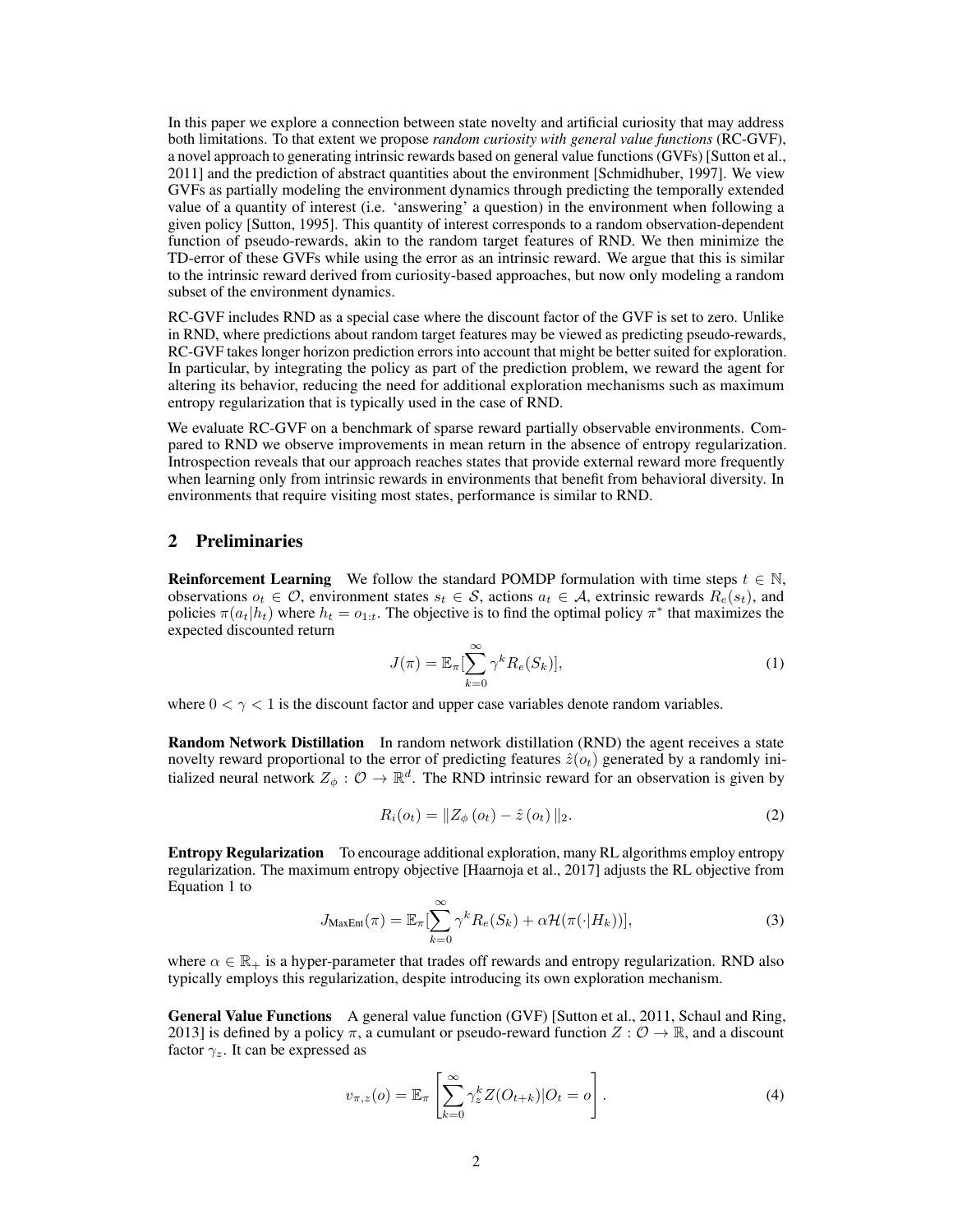General value functions extend the concept of predicting expected cumulative values to arbitrary signals beyond the reward. They can be viewed as answers to questions about such quantities under a particular policy.

#### 3 Random Curiosity with General Value Functions

This section describes *random curiosity with general value functions* (RC-GVF), a novel approach to intrinsic rewards based on GVFs of random pseudo rewards.

Random Pseudo-Rewards and GVFs Similar to artificial curiosity [\[Schmidhuber, 1991\]](#page-6-5) in RC-GVF we model the environment dynamics. Instead of modeling the entire dynamics, we ask questions about outcomes in the future under a policy  $\pi$  [\[Schmidhuber, 1997\]](#page-6-12). In this paper, these questions are random and represented by a randomly initialized neural network  $Z_{\phi}$  that maps observations to features  $Z_{\phi}: \mathcal{O} \to \mathbb{R}^d$ , here referred to as pseudo-rewards. At time step t, the current observation  $o_t$ is mapped to the pseudo-rewards  $z_{t+1} \in \mathbb{R}^d$ . To capture the outcome of a question across time, we are interested in the discounted pseudo-return  $G_t^z$  for a sequence of pseudo-reward random variables  $Z_{t+1}, Z_{t+2} \dots$  given by

$$
G_t^z = \sum_{k=0}^{\infty} \gamma_z^k \cdot Z_{t+k+1},\tag{5}
$$

where  $\gamma_z$  is a scalar discount factor. Pseudo-rewards and returns are random variables due to the stochasticity in the policy and/or environment dynamics. Similarly, the pseudo-value(s) of an observation under the policy  $\pi$  is given by

$$
v_{\pi,z}(o) = \mathbb{E}_{\pi} \left[ \sum_{k=0}^{\infty} \gamma_z^k Z_{\phi} (O_{t+k}) \mid O_t = o \right]. \tag{6}
$$

This value function is known as a *general value function* [\[Sutton et al., 2011\]](#page-6-11).

TD-Error as Intrinsic Curiosity Reward Our exploration mechanism rewards the agent for taking actions that generate unknown outcomes under fixed random questions. To that end, we train a separate (recurrent) neural network, which we call the *predictor*, to predict these pseudo-values. Concretely, the predictor  $\hat{v}_{\pi,z} : \mathcal{H} \to \mathbb{R}^d$  maps histories of observations  $\mathcal{H}$  to values. We focus on a predictor that is trained on-policy. One motivating factor for this is that it couples the prediction task to the current policy, which creates an incentive to vary the policy for additional exploration. As a target we use the (truncated)  $\lambda$ -return, which can be recursively expressed as

$$
G_t^z(\lambda) = Z_{t+1} + \gamma_z (1 - \lambda_z) \hat{v}_{\pi, z} (H_{t+1}) + \gamma_z \lambda G_{t+1}^z.
$$
 (7)

Here,  $\lambda_z \in [0, 1]$  is the usual parameter that allows us to balance the bias-variance trade off by interpolating between TD(0) and Monte Carlo estimates of the pseudo-return [\[Sutton, 1988\]](#page-7-1). The intrinsic reward of RC-GVF at time step  $t$  is then defined as the error between the output of the predictor and the truncated  $\lambda$ -pseudo-return

$$
R_i(o_t) = ||G_t^z(\lambda) - \hat{v}_{\pi,z}(h_t)||_2,
$$
\n(8)

where  $h_t = o_{1:t}$ . Using  $G_t^z(\lambda)$  as the target links the prediction task and the intrinsic reward to the agent's policy, thereby encouraging *behavioral exploration*.

Effective Horizon and RND as a Special Case The effective horizon over which predictions are considered depends on the choice of the discount factor  $\gamma_z$ . We obtain an intrinsic reward matching RND [\(Equation 2\)](#page-1-1) for the special case of  $\gamma_z = 0$ , which yields  $G_t^z = Z_{t+1}$ . The larger  $\gamma_z$ , the more pronounced is the contribution of the current policy to the prediction problem.

## 4 Experiments

We compare RC-GVF and RND on four procedurally generated environments from Mini-Grid [\[Chevalier-Boisvert et al., 2018\]](#page-7-2): KeyCorridor-S3R3, ObstructedMaze-2Dl, MultiRoom-N7-S8, and MultiRoom-N10-S4. Exploration in these environments is particularly challenging due to partial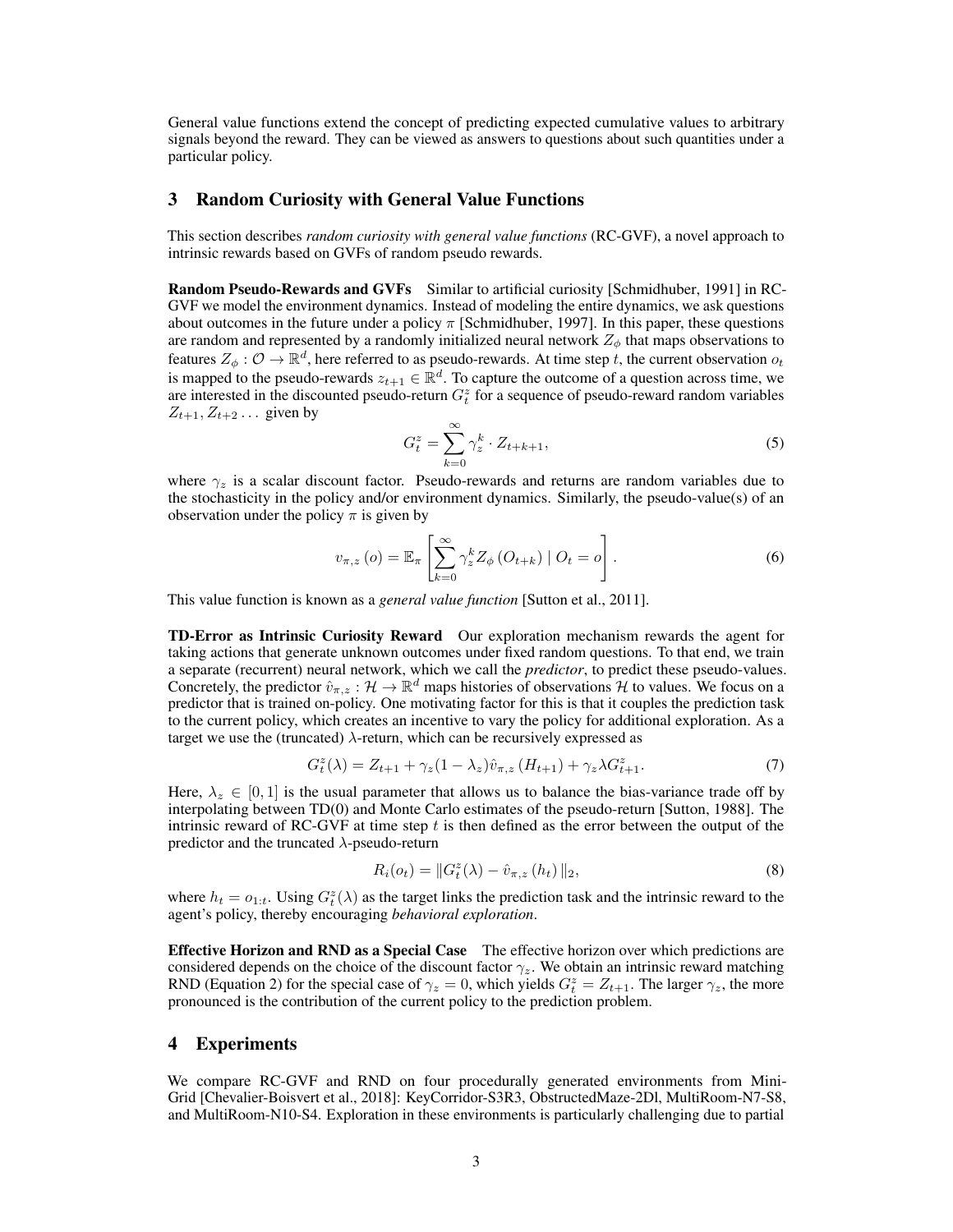<span id="page-3-0"></span>

Figure 1: Average return of RC-GVF and RND on the selected Minigrid environments (with no entropy regularization).

observability, sparse rewards, and the procedural generation of mazes and objects. Additional details about the environments are available in [Appendix A.](#page--1-0)

To avoid confounding factors from combining different exploration strategies, we mainly focus on the exploration behaviour in the absence of entropy regularization. For comparison with previous works, we also include an analysis with entropy regularization. Moreover, to study the benefit of RC-GVF in isolation, we also consider a setting where the agent only receives intrinsic rewards to guide its behaviour. Finally, we conduct an experiment to study the influence of the RC-GVF discount factor  $(\gamma_z)$  on the agent's performance.

Implementation We use Proximal Policy Optimization (PPO) [\[Schulman et al., 2017\]](#page-7-3) as our base agent. This agent is trained to maximize the expected sum of a weighted combination of intrinsic and extrinsic rewards. At each time step t, the agent receives a reward  $R_t = R_e(s_t) + \beta R_i(o_t)$ . Here  $R_e(s_t)$  is the extrinsic reward from the environment,  $R_i(o_t)$  is the intrinsic reward generated from either RND or RC-GVF, and  $\beta \in \mathbb{R}_+$  is a hyperparameter to balance the weighting of intrinsic and extrinsic rewards.

The agent consists of an actor and a critic, both share convolution layers followed by an LSTM [\[Hochreiter and Schmidhuber, 1997\]](#page-7-4), with separate multi-layer perceptron (MLP) heads for the actor and critic. The pseudo-reward generator is implemented as a convolutional neural network whose output is flattened to a vector. As per the original implementation of RND [\[Burda](#page-6-4) [et al., 2019a\]](#page-6-4), the predictor has the same architecture as that of the pseudo-reward generator. In the case of RC-GVF, the predictor is recurrent, consisting of three convolutional layers followed by an LSTM with a linear output layer. More details about the neural architectures and implementation are available in [Appendix B.](#page--1-1)

Evaluation We present the results averaged over 10 independent runs for RC-GVF and RND on each problem. The best hyper-parameter configuration for each approach and environment was identified by a grid search with three seeds per configuration (see [Appendix C\)](#page--1-0).

Unless mentioned otherwise, all figures report the mean as a solid line and the shading indicates 95% bootstrapped confidence intervals for the 10 seeds.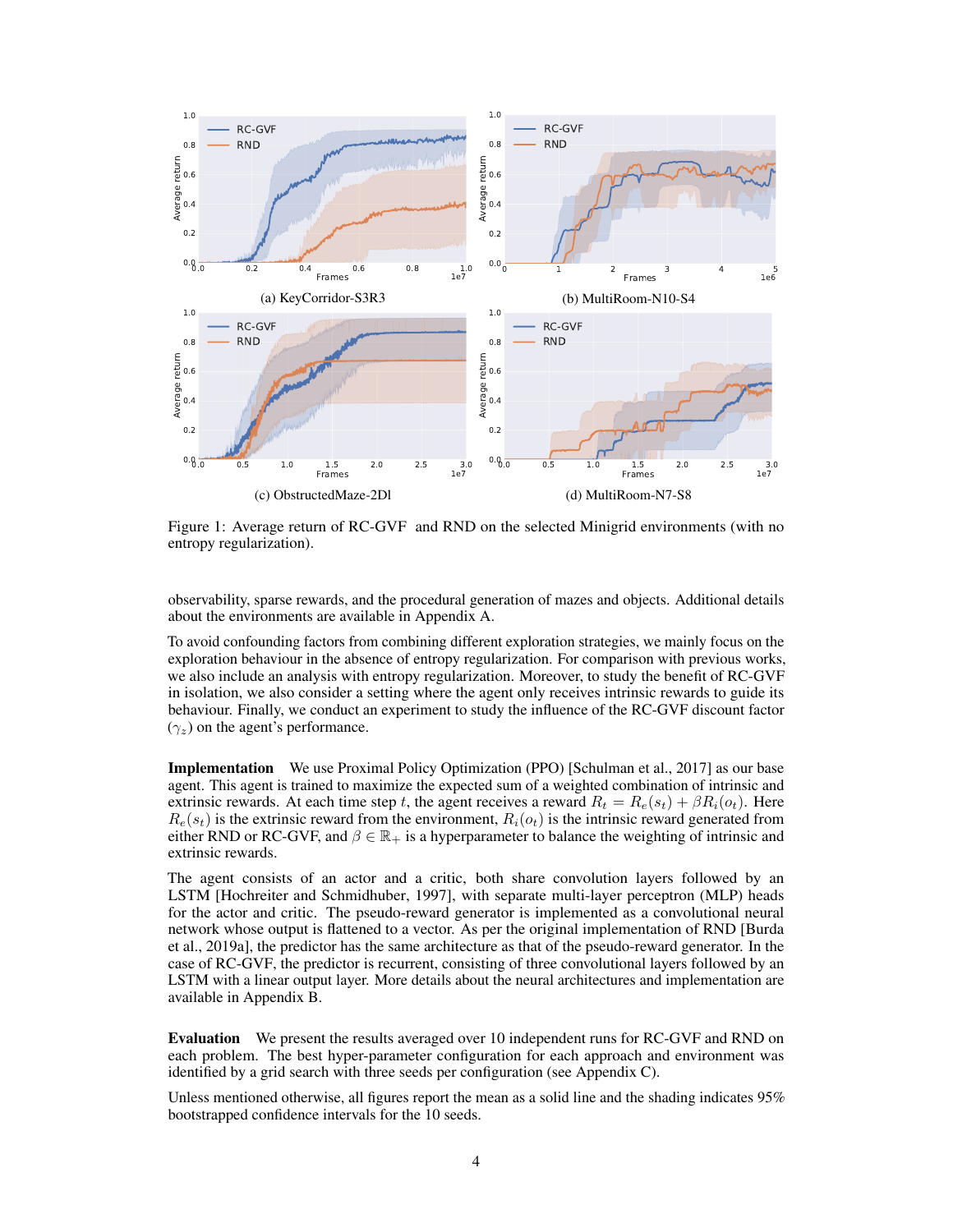<span id="page-4-0"></span>

Figure 2: Cumulative number of times the agent successfully solves the environment, while only receiving intrinsic rewards. Shading indicates 95% bootstrapped confidence intervals over 6 seeds.

Results [Figure 1](#page-3-0) presents our results on the MiniGrid environments when no entropy regularization is used. We observe that RC-GVF appears more sample efficient than RND on the KeyCorridor environment. In the ObstructedMaze environment we see that our approach is more stable across independent runs. Both approaches are comparable and slightly unstable in the Multi-Room environments (N10-S4 and N7-S8). We note that in a previous empirical comparison with IMPALA [\[Espeholt et al., 2018\]](#page-7-5) instead of PPO as the base agent (i.e. as in this paper), RND was not able to reach any extrinsic reward states on these MultiRoom tasks [\[Raileanu and Rocktäschel, 2020\]](#page-6-9).

One explanation for the findings in [Figure 1](#page-3-0) could be that the tasks in the Multi-Room environments are inherently suited to RND's intrinsic reward of covering as many states as possible. The extrinsic reward in these environments requires visiting most states. Similarly, the better performance of RC-GVF in KeyCorridor and ObstructedMaze could be due to a greater need to try out *different* behaviours (finding the key, unlocking doors, picking up objects). Indeed, this variation in behaviors is encouraged by the policy dependence in RC-GVF.

[Figure 2](#page-4-0) presents an analysis of the number of episodes in which the agent successfully completes a task (i.e. it receives any extrinsic reward). To measure the exploration effect independent of extrinsic reward maximization, in this setting the agent receives only intrinsic rewards to guide its behaviour. It can be observed how RC-GVF completes the task more often on the KeyCorridor and ObstructedMaze environments, again indicating that RC-GVF could be better suited to explore the kinds of environments which benefit from policy diversity and higher entropy.

In the MultiRoom environments, we observe mixed results. It can be seen how an agent trained solely with the RND bonus reaches the goal state more frequently in the N10-S4 environment as compared to an agent trained with our bonus. We believe that the reason behind the reduced performance of RC-GVF is tied to the exploration mechanism driven by altering the policy. In these environments the goal state (with non-zero rewards) has a visually unique appearance (see [Figure 7\)](#page--1-2) that potentially produces large intrinsic rewards in the case of RND, whereas RC-GVF is also incentivized by *behavioral* exploration, reducing the tendency to follow the precise policy to revisit that state.

Additional Analysis We carry out an experiment to study the influence of the GVF discount factor  $\gamma_z$  on RC-GVF's performance in the KeyCorridor-S3R3 environment. Here  $\gamma_z$  can be viewed as interpolating between RND ( $\gamma_z = 0$ ) and variations of RC-GVF with increasingly more emphasis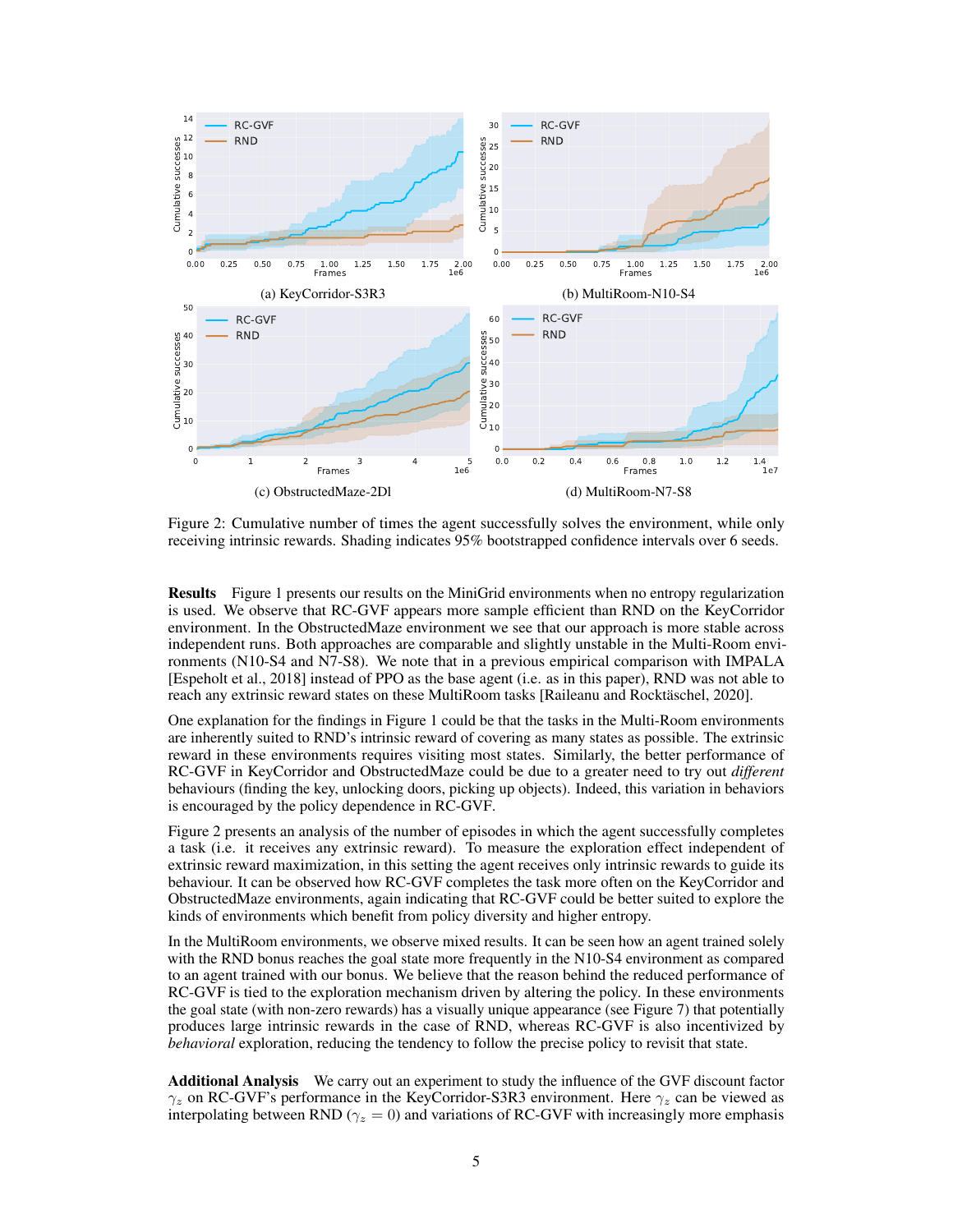<span id="page-5-0"></span>

Figure 3: Performance of RC-GVF with different discount factors  $(\gamma_z)$  on the KeyCorridor-S3R3 environment (with no entropy regularization).



Figure 4: We see that with the entropy regularization, both methods improve and are comparable on the KeyCorridor-S3R3 environment.

on longer horizon predictions. Since the choice of GVF discount factor impacts the magnitude of the pseudo-returns, the best intrinsic reward coefficient  $(\beta)$  was selected separately for each value of  $\gamma$ <sub>z</sub> through a grid search (see [Appendix C\)](#page--1-0). [Figure 3](#page-5-0) presents the results of this experiment. We observe that the lower discount factors  $\gamma_z \in \{0.007, 0.07, 0.25\}$  generally perform similarly to RND (shown as  $\gamma_z = 0$ ), with only  $\gamma_z = 0.007$  performing slightly better than expected. Increasing the GVF discount factor–and therefore the horizon considered for the value function predictions–appears to have a positive impact on the agent's performance in this setting.

In the previous experiments we have focused on settings without entropy regularization, to avoid confounding multiple exploration mechanisms. To compare with previous works, we conduct an experiment on KeyCorridor-S3R3 with entropy regularization. In [Figure 4,](#page-5-0) we see that the performance of both approaches improves with the introduction of the entropy term. RND's improvement is more pronounced in comparison to RC-GVF. This suggests that RC-GVF requires less entropy regularization due to promoted behavioral diversity.

# 5 Conclusion

We developed an intrinsic reward approach to exploration inspired by ideas from state novelty bonuses and artificial curiosity. We introduced RC-GVF, based on general value functions, which derives intrinsic rewards from the long term prediction error of random questions under the current policy. The discount factor of these general value functions allows us to control the horizon over which predictions are considered. Our approach includes RND as a special case when the discount factor is zero.

Our experiments on four procedurally generated partially observable environments indicate that our approach could be beneficial in environments that require behavioural exploration.

Limitations While the incorporation of the current policy into the prediction task can have benefits in behavioral exploration, it can also lead to over-exploration. Alternatives to this on-policy version of RC-GVF include an off-policy variant or policy-conditioned GVFs [\[Harb et al., 2020,](#page-7-6) [Faccio et al.,](#page-7-7) [2021\]](#page-7-7). Another potential improvement can come from a distributional perspective to obtain intrinsic rewards. This may be important as RC-GVF does not account for the inherent variance in the pseudoreturn even for a fixed policy. Furthermore, in comparison to RND, where the predictor belongs to same model class as the pseudo-reward generator, we need to select a predictor of appropriate complexity.

Future work In the future, we aim to compare RC-GVF with transition dynamics based curiosity approaches [\[Burda et al., 2019b\]](#page-7-8). Further generalizations are possible; such as moving beyond random pseudo-rewards, general value functions under different policies, and introducing time or state dependent discounting.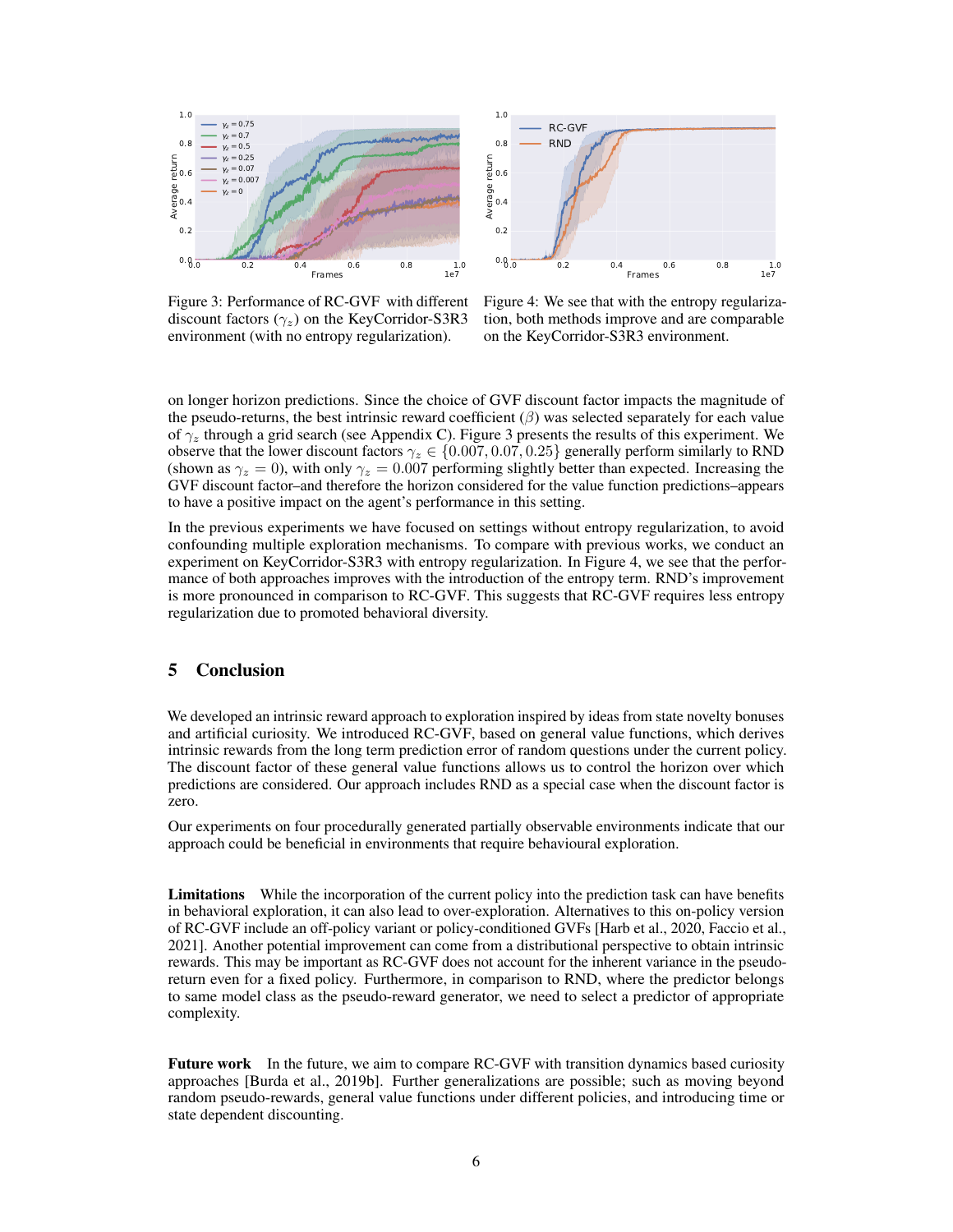# Acknowledgements

We would like to thank Kenny Young, Francesco Faccio, and Anand Gopalakrishnan for their valuable comments. This research was supported by the ERC Advanced Grant (742870), the Swiss National Science Foundation grant (200021 192356), and by the Swiss National Supercomputing Centre (CSCS project s1090).

# **References**

<span id="page-6-0"></span>Sebastian B Thrun. Efficient exploration in reinforcement learning. 1992.

- <span id="page-6-1"></span>Marc Bellemare, Sriram Srinivasan, Georg Ostrovski, Tom Schaul, David Saxton, and Remi Munos. Unifying count-based exploration and intrinsic motivation. *Advances in neural information processing systems*, 29:1471–1479, 2016.
- <span id="page-6-2"></span>Richard S Sutton. Integrated architectures for learning, planning, and reacting based on approximating dynamic programming. In *Machine learning proceedings 1990*, pages 216–224. Elsevier, 1990.
- <span id="page-6-3"></span>Andrew G Barto and Satinder Pal Singh. On the computational economics of reinforcement learning. In *Connectionist Models*, pages 35–44. Elsevier, 1991.
- <span id="page-6-4"></span>Yuri Burda, Harrison Edwards, Amos J. Storkey, and Oleg Klimov. Exploration by random network distillation. In *7th International Conference on Learning Representations*, 2019a.
- <span id="page-6-5"></span>Jürgen Schmidhuber. A possibility for implementing curiosity and boredom in model-building neural controllers. In *Proc. of the international conference on simulation of adaptive behavior: From animals to animats*, pages 222–227, 1991.
- <span id="page-6-6"></span>Jan Storck, Sepp Hochreiter, Jürgen Schmidhuber, et al. Reinforcement driven information acquisition in non-deterministic environments. In *Proceedings of the international conference on artificial neural networks, Paris*, volume 2, pages 159–164. Citeseer, 1995.
- <span id="page-6-7"></span>Rein Houthooft, Xi Chen, Yan Duan, John Schulman, Filip De Turck, and Pieter Abbeel. Vime: Variational information maximizing exploration. *Advances in Neural Information Processing Systems*, 29:1109–1117, 2016.
- <span id="page-6-8"></span>Deepak Pathak, Pulkit Agrawal, Alexei A Efros, and Trevor Darrell. Curiosity-driven exploration by self-supervised prediction. In *International conference on machine learning*, pages 2778–2787. PMLR, 2017.
- <span id="page-6-9"></span>Roberta Raileanu and Tim Rocktäschel. RIDE: rewarding impact-driven exploration for procedurallygenerated environments. In *8th International Conference on Learning Representations*, 2020.
- <span id="page-6-10"></span>Yannis Flet-Berliac, Johan Ferret, Olivier Pietquin, Philippe Preux, and Matthieu Geist. Adversarially guided actor-critic. In *9th International Conference on Learning Representations*, 2021.
- <span id="page-6-11"></span>Richard S. Sutton, Joseph Modayil, Michael Delp, Thomas Degris, Patrick M. Pilarski, Adam White, and Doina Precup. Horde: a scalable real-time architecture for learning knowledge from unsupervised sensorimotor interaction. In Liz Sonenberg, Peter Stone, Kagan Tumer, and Pinar Yolum, editors, *10th International Conference on Autonomous Agents and Multiagent Systems (AAMAS 2011), Taipei, Taiwan, May 2-6, 2011, Volume 1-3*, pages 761–768, 2011.
- <span id="page-6-12"></span>J. Schmidhuber. What's interesting? Technical Report IDSIA-35-97, IDSIA, 1997. ftp://ftp.idsia.ch/pub/juergen/interest.ps.gz; extended abstract in Proc. Snowbird'98, Utah, 1998; see also [Schmidhuber](#page-7-9) [\[2002\]](#page-7-9).
- <span id="page-6-13"></span>Richard S Sutton. Td models: Modeling the world at a mixture of time scales. In *Machine Learning Proceedings 1995*, pages 531–539. Elsevier, 1995.
- <span id="page-6-14"></span>Tuomas Haarnoja, Haoran Tang, Pieter Abbeel, and Sergey Levine. Reinforcement learning with deep energy-based policies. In *International Conference on Machine Learning*, pages 1352–1361. PMLR, 2017.